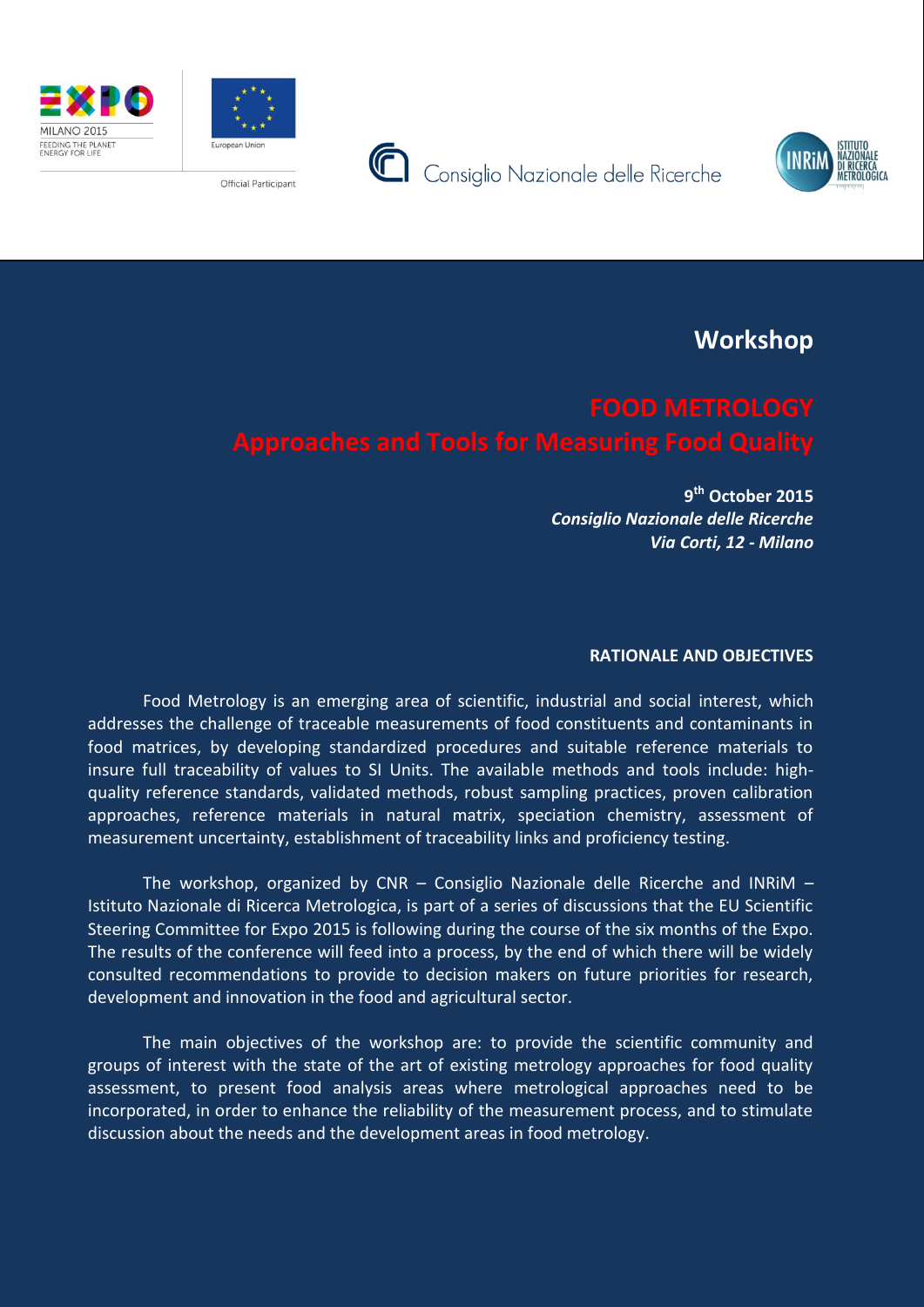## **VENUE OF THE WORKSHOP**

The Workshop will be held at the Sala Convegni, CNR Research Area MI1, Via Alfonso Corti 12, Milano.

Participation in the workshop is free, but registration is appreciated**.**

For registration, please go to: <https://www.expo.cnr.it/en/node/189>.



Follow the event on Twitter: https://twitter.com/foodmetrology

## **ORGANIZING COMMITTEE**

Laura Cavallarin **Andrea M. Rossi** [laura.cavallarin@ispa.](mailto:laura.cavallarin@ispa)cnr.it [a.rossi@inrim.it](mailto:a.rossi@inrim.it)

ISPA CNR, Italy **INRIM, Italy**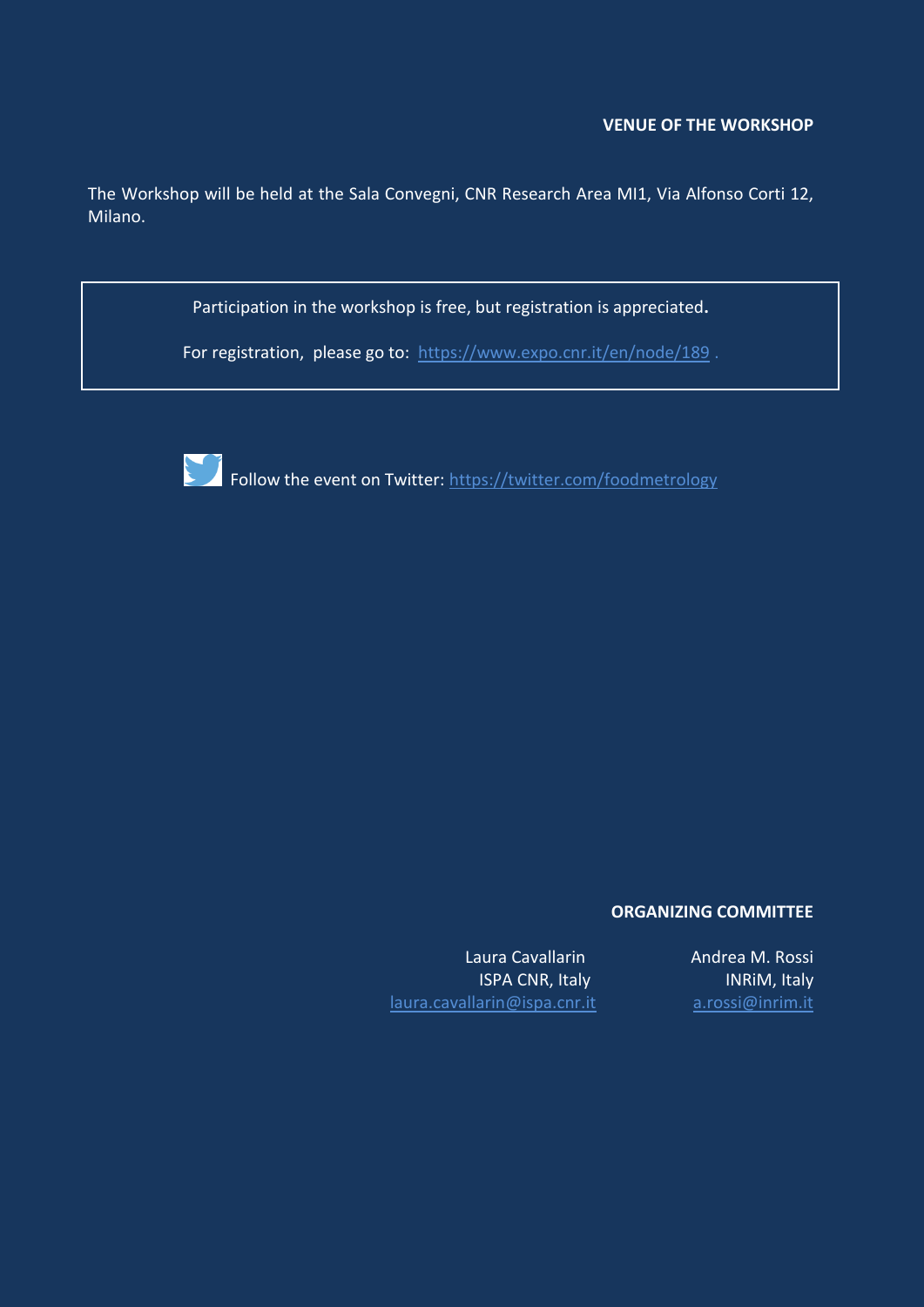| 8:30  | <b>Registration</b>                                                                                                                                                    |
|-------|------------------------------------------------------------------------------------------------------------------------------------------------------------------------|
| 9:00  | <b>Welcome Address</b><br>Massimo Inguscio, President of INRIM, Italy<br>Francesco Loreto, Head of CNR-DISBA, Italy                                                    |
| 9:10  | Keynote Lecture 1<br>Current and future challenges in food analysis to ensure safe and authentic products<br>on the market<br>Franz Ulberth, EU-JRC IRMM, Belgium      |
| 9:35  | Keynote Lecture 2<br>The need of reliable data for risk assessement purposes<br>Eniko Varga, EFSA, Italy                                                               |
| 10:00 | Keynote Lecture 3<br>The Food Metrology program at the Italian Metrology Institute<br>Andrea M. Rossi, INRIM, Italy                                                    |
| 10:30 | <b>Coffee break</b>                                                                                                                                                    |
|       | <b>Session 1</b><br>Development of standards and metrological methods for food analysis<br>Chair: Franz Ulberth, EU-JRC IRMM, Belgium                                  |
| 11:00 | Reference methods and materials to support food safety: From elemental to size-<br>based speciation<br>Heidi Goenaga - Infante, LCG, UK                                |
| 11:20 | Elemental analysis in food and raw materials by neutron activation at INRIM<br>Luigi Bergamaschi, INRIM, Italy                                                         |
| 11:40 | International Proficiency Testing as a tool to evaluate the state-of-art of LC-MS<br>methods for multi-mycotoxin measurements<br>Michelangelo Pascale, ISPA CNR, Italy |
| 12:00 | Metrological approaches in official controls for veterinary drug residues determination<br>in food<br>Daniela Marchis, IZS, Italy                                      |